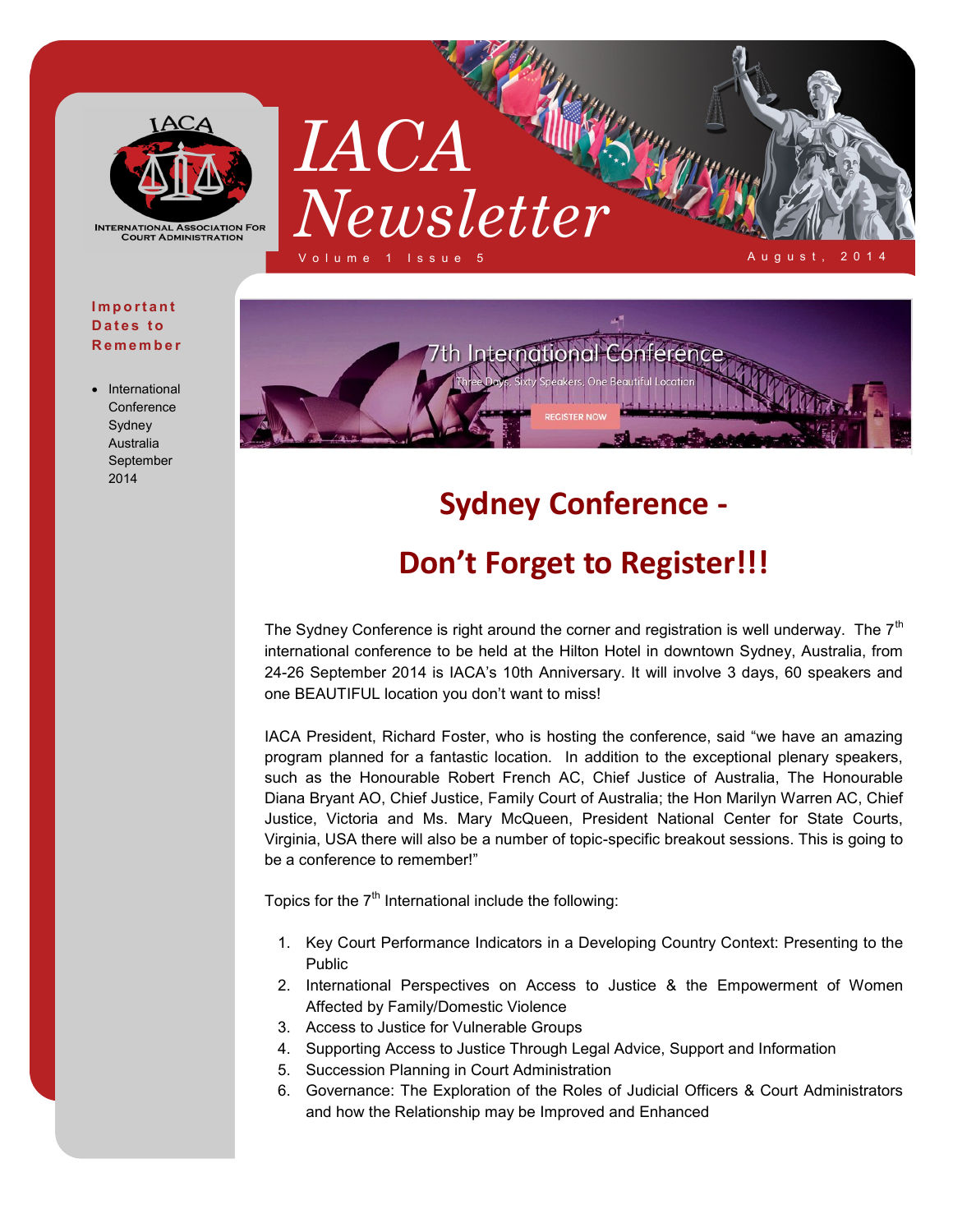- 7. Applying the Principles of the International Framework for Court Excellence to Enhance Public Confidence in Courts
- 8. Building and Sustaining Public Confidence: Communication Strategies and Social Media in Courts
- 9. The Future of the Courts 2025 'An Environmental Scan'
- 10. Current Developments in Court Technology: The Use of AV and Digital Technology
- 11. Technology & Courts: Automating paper-based systems and Improving Services to Judges, the Courts and the Public
- 12. Balancing Security and Access through Courtroom Design
- 13. Alternate Dispute Resolution Practices
- 14. Courts working with Multicultural Communities: Access to Justice and the Use of **Interpreters**

For those of you who have attended IACA conferences in the past, you know firsthand the benefit of these conferences. In addition to the excellent educational programs, the networking and global friendship formed are priceless. So in order to not miss out on attending this event please register at [www.iacasydney.com.](http://www.iacasydney.com)

In addition to the conference, a gala dinner is also planned for Thursday evening, September 25, at the Sculpture Terrace at Museum of Contemporary Art. The venue is located on the edge of Sydney Harbour, overlooking the world-famous Sydney Opera House and Harbour Bridge, a perfect location for the quintessential Sydney event and a "must" for attendees.

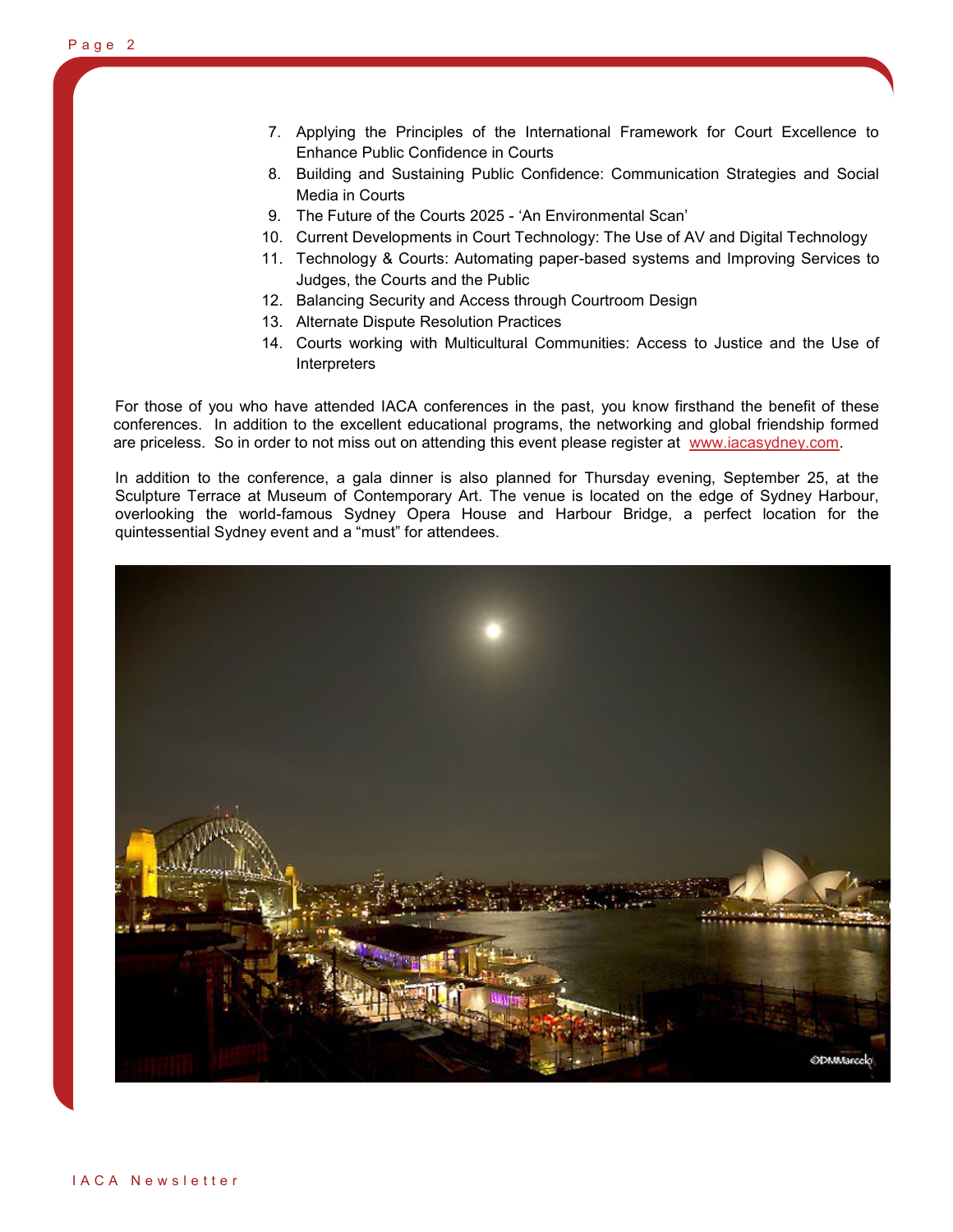

IACA President, Richard Foster, will conclude his term as President in Sydney, and Cathy Hiuser, President-Elect, will assume the role of President. We hope you will be present to thank Richard for his excellent leadership these past two years, and to congratulate Cathy as she assumes the role of IACA President.

We look forward to seeing you in Sydney.

## **Thank You to Our Corporate Sponsors**

### **Submitted by: Alice Rose Thatch, Esq. Vice President, Corporate Sponsorship**

The mission of IACA is to promote professional court administration and management in emerging democracies and other countries pursuing the rule of law. The many volunteers of IACA serve as a resource for judges, court administrators and managers, and other government officials searching for ways to evaluate and improve court and justice systems.

We fulfill that mission by holding court administration and management forums, education and training programs. IACA hosts regional and international conferences. These Conferences would not be possible without corporate sponsorships.

This year, as IACA celebrates 10 years of amazing work at the Seventh International Conference in Sydney, Australia, we acknowledge and sincerely appreciate the support of our Corporate Sponsors who make possible IACA's activities, programs, and special events, such as the:

**7 th International Conference** 

**Sydney, Australia** 

**September 24 - 26, 2014**